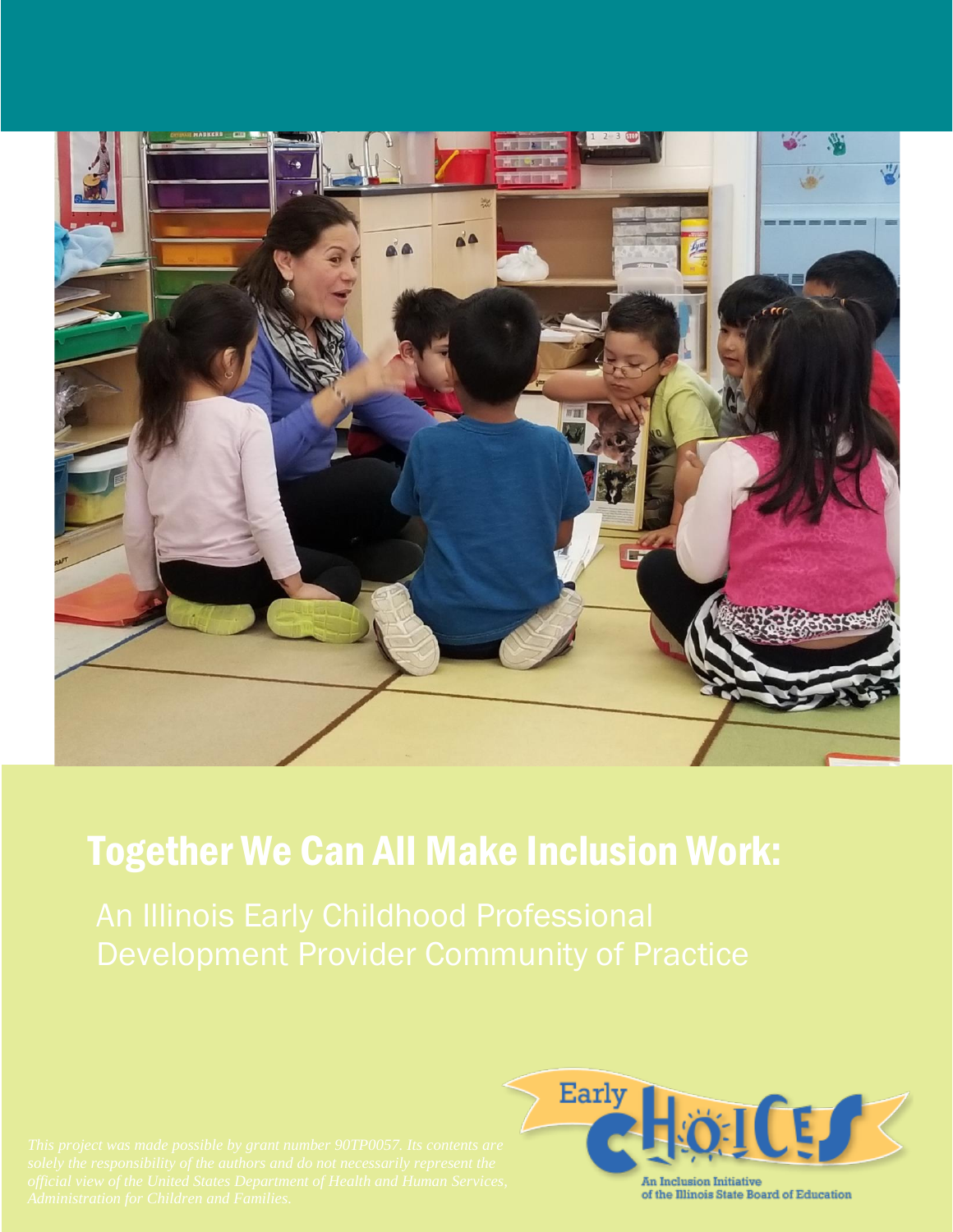# Together We Can All Make Inclusion Work:

An Illinois Early Childhood Professional Development Provider Community of Practice

# Ann Kremer Michelle M. Sands

# [Early Childhood Inclusion for Each and Every Child in Illinois](https://www.isbe.net/Documents/Inclusion-Brochure.pdf)

From: *Illinois State Board of Education, Division of Early Childhood*

Inclusion is about each and every child.

Inclusion is the principle that supports the education of children with disabilities alongside their non-disabled peers rather than separately. Both the Americans with Disabilities Act (ADA) and Section 504 of the Rehabilitation Act (Sec. 504) require schools and agencies to provide equal education opportunities for children with disabilities. The primary source for the inclusion requirement is the Individuals with Disabilities Education Act or IDEA. For preschool and school age children (ages 3-21), IDEA requires that children with disabilities be educated in the "least restrictive environment" (§1412(a)(5) and §1413(a)(1)). For infants and toddlers (ages 0-3) with disabilities, IDEA promotes the use of "natural environments" for early intervention services (§1432(4)(G)).

Inclusion in early childhood programs refers to including children with disabilities; holding high expectations and intentionally promoting participation in all learning and social activities, facilitated by individualized accommodations; and using evidence-based services and supports to foster their development, friendships with peers, and belonging. This applies to all young children with disabilities, from those with mildest disabilities, to those with the most significant disabilities.

# **Early CHOICES**

*An Inclusion Initiative of the Illinois State Board of Education*

The Early CHOICES inclusion initiative promotes increasing high quality inclusive early care and education for each and every child from birth to age 5. The goal of the initiative is to increase the number of children with disabilities receiving specialized services in regular early care and education settings. Early CHOICES provides technical assistance and facilitating professional learning for teams that support children and families, engages and empowers families to access resources and information, and collaborates with other Illinois early care and education entities

Early CHOICES is operated through a grant awarded by the Illinois State Board of Education (ISBE) in partnership with the Governor's Office of Early Childhood Development (OECD) to School Association for Special Education in DuPage County (SASED); 100% of annual funding for the project is from federal sources. Early CHOICES provides technical assistance and facilitate professional learning for the early childhood community in Illinois, assists the ISBE and OECD in meeting their local needs by providing services throughout Illinois, and partners with the other technical assistance projects and early care and education entities.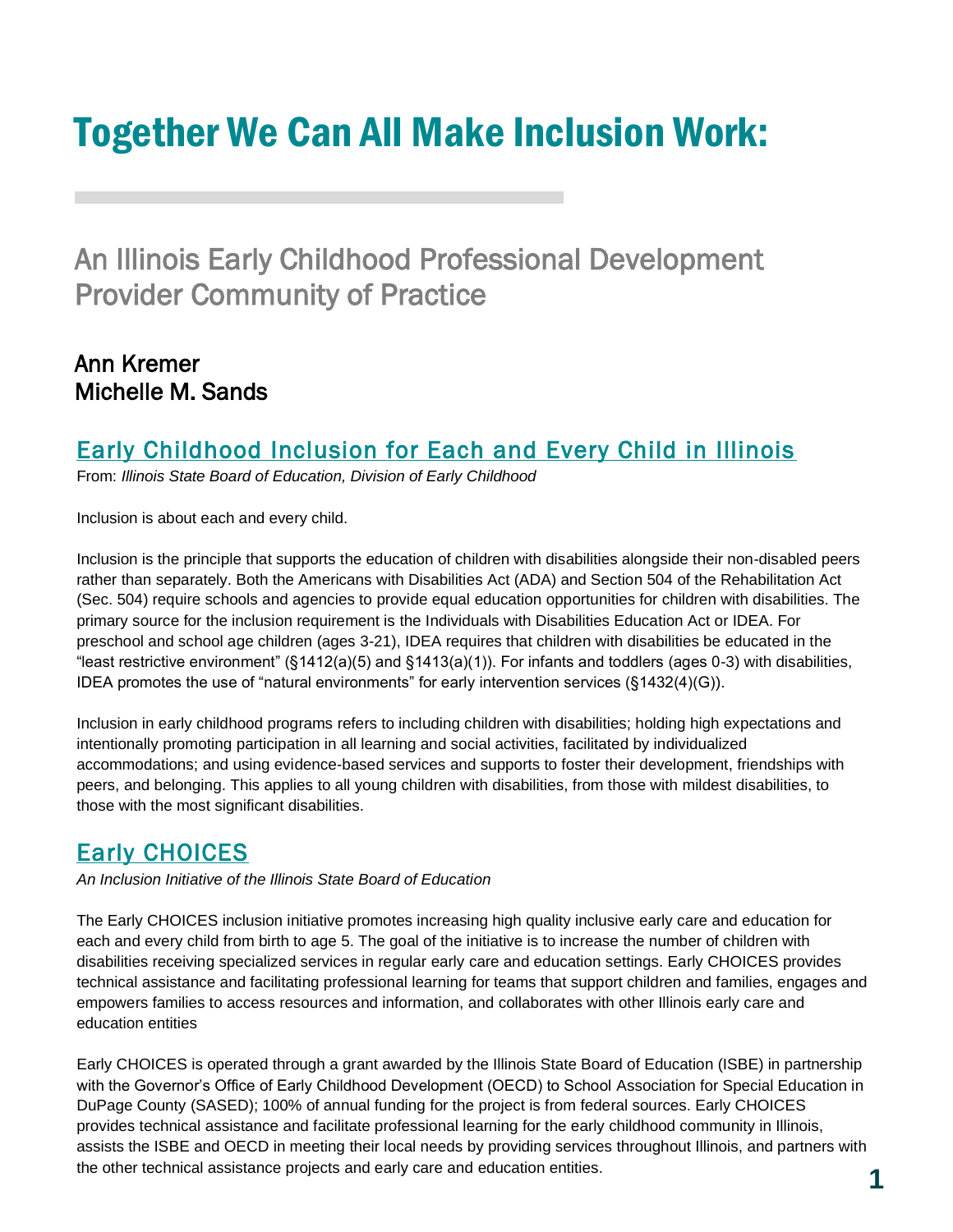# What Makes Inclusion Work in Early Childhood?

To increase the number of children with disabilities receiving specialized services in regular early care and education settings, Early CHOICES has created and implemented professional development opportunities and resources which highlight the eight qualities of early childhood programs that have an impact on the successful inclusion of young children with disabilities.



# Vision & Attitude

The program has a written vision statement supporting inclusion of children with disabilities, which is shared with families and the community.

# Formal Time to Plan & Reflect

Teams meet regularly. Teams use an agenda, a strategy to document meetings and decisions, and keep within an allotted time frame.

#### Collaboration & Teaming

Practitioners use strategies to enhance team functioning and interpersonal relationships with and among team members.

#### Family & Community Partnerships

Program, family and community providers collaborate to provide high quality inclusion.

# Professional Learning

The system is committed to learning through a variety of venues. Team has a variety of opportunities for learning based on individual needs and continuous improvement plan.

#### Evidence-based Practices

Program-wide, teams use developmentally appropriate, evidence-based practices.

#### Adaptations & Support Systems

Teams utilize a consistent process for determining appropriate individualized accommodations and modifications based on assessment data.

#### Administrative Support

Administration provides leadership to support high quality inclusion.

For more information on *What Makes Inclusion Work in Early Childhood*, visit: https://www.eclre.org/good-to-know/what-makes-inclusion-work/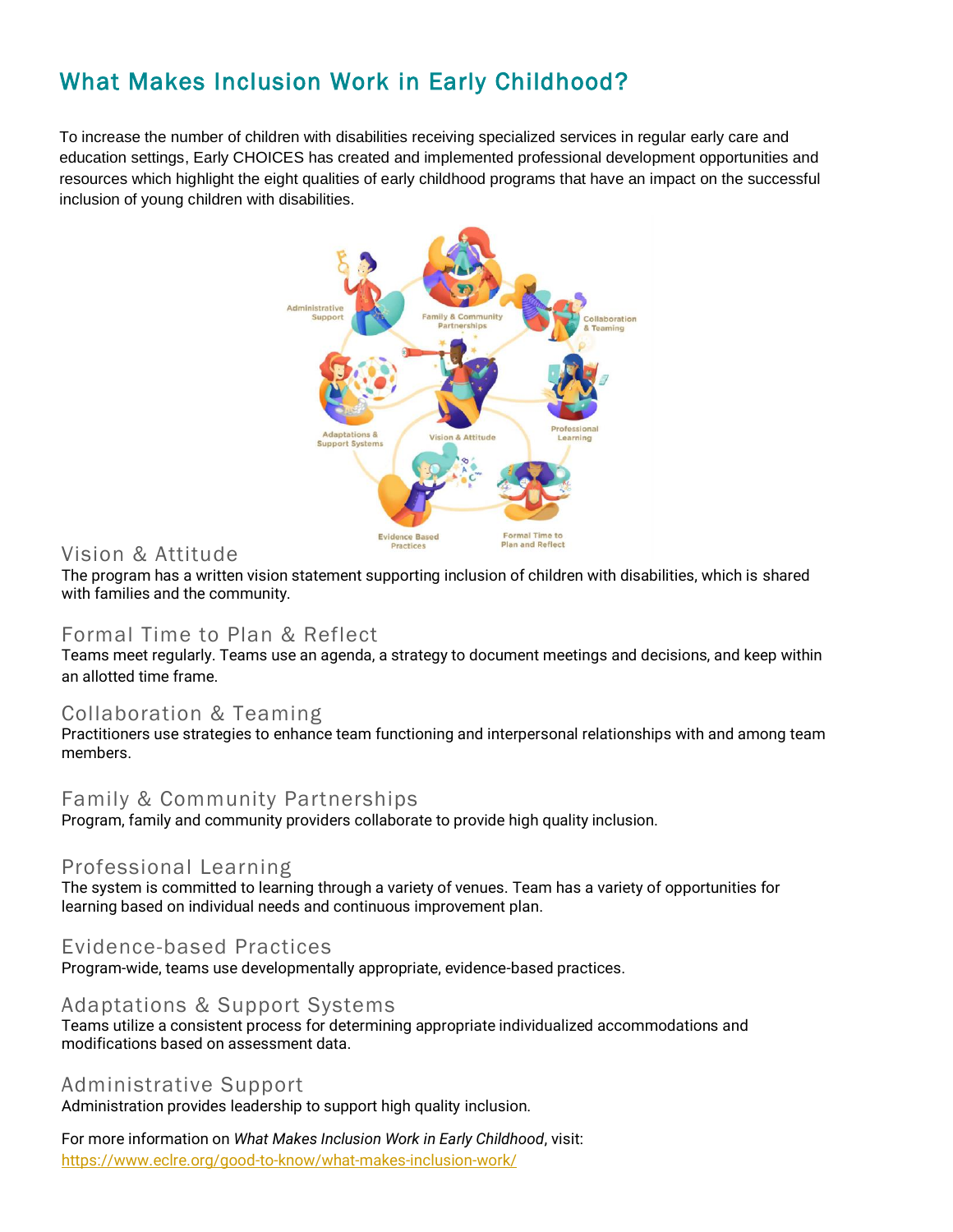# The Professional Development Provider Community of Practice (COP) on Inclusion in Early Childhood

Early childhood programs that serve young children (ages birth-5 years) and their families include federal, state, and locally-funded programs, as well as private/corporate and church or community-based programs. Programs may include, but are not limited to: Head Start programs, Preschool for All and/or school district programs, child care programs, and/or park district preschool programs. To ensure all children with disabilities have the opportunity to engage in early childhood programs alongside typically developing peers, all early childhood programs can support and utilize inclusive practices.

Early childhood professional development providers are critical to the development of strategic capabilities needed to achieving the goal of inclusion, as they are knowledgeable about and understand the specific sector of the early childhood field they work in. These providers are often tasked with the responsibility of increasing the knowledge and skills of program leaders and/or staff and support the implementation of evidence-based or research-based practices. Currently, early childhood educators receive professional development from a variety of different providers. These may include, but are not limited to individuals working within the following agencies: Illinois State Board of Education, Child Care Resource & Referral, Illinois StarNet, Head Start, Start Early, and The Center Early Childhood Professional Learning. While professional development providers have various levels of skills, knowledge, and experiences specific to inclusion of young children with disabilities, many skills are needed to support early childhood programs' use of inclusive practices.

Communities of Practice (COP) are *groups of people who share a concern or a passion for something they do and learn how to do it better as they interact regularly*. 1

Because professional development providers support a large number of individuals at the program and classroomlevels, and guide programs in use of recommended practices, Early CHOICES invited professional development providers from across the state and from diverse early childhood groups and agencies to participate in a COP to improve professional development practice as it relates to implementation of inclusion. Professional Development Credits were offered to those who chose to participate.



#### Pre-COP Questionnaire

Individuals interested in participating in the COP were asked to complete a questionnaire to best identify and/or prioritize topics for discussion. Individuals were asked to rank each of the eight elements of *What Makes Inclusion Work* on how easy each is to support (1-being the easiest, 8 being the hardest).

Additionally, interested PD providers were also asked to describe the biggest challenges in helping others understand use of inclusive practice.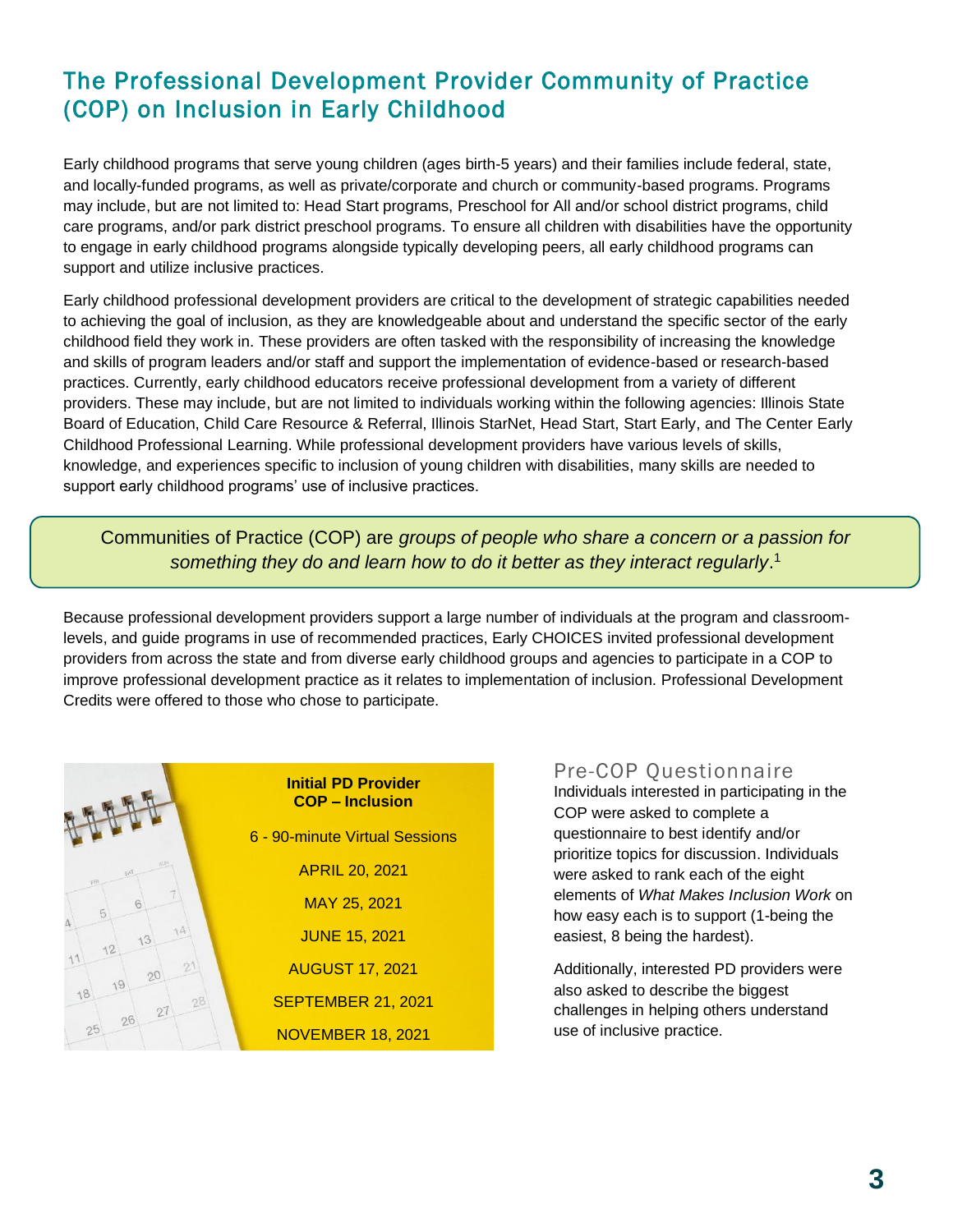# Initial Meeting

An initial meeting was held in April, 2021. During this meeting, participants had the opportunity to introduce themselves, their sector of the field, and to express why they joined the COP. Additionally, Early CHOICES provided participants with a definition of COP and how together as practitioners they might develop a shared repertoire of resources related to inclusion. These shared practices may include, but are not limited to: experiences, stories, tools, and/or ways of addressing recurring problems.

Results of the two portions of the pre-COP questionnaire indicated that although many initially ranked Vision & Attitude as easiest to support, open-ended responses describe challenges directly related to this element. One participant stated their biggest challenge in helping others understand inclusive practices as, "Getting staff buy-in, changing attitudes and beliefs," Others shared similar challenges such as "understanding benefits of inclusion," and also "understanding resources available." Therefore, it was determined by the group that they would focus their attention towards building the group's capacity to help programs establish a shared vision and to support the belief that all children can and will learn.



# COP Sessions

During each session, COP participants were engaged in self-reflection, breakout discussions, and given opportunity to share and discuss resources used by PD providers themselves or available through Early CHOICES. Each meeting concluded with a questionnaire to provide participants with the opportunity to provide feedback on what went well, suggestions for improvement, and interests for upcoming sessions. Feedback was by and large positive, with participants citing high levels of engagement throughout each session and usefulness of discussion among participants and resources.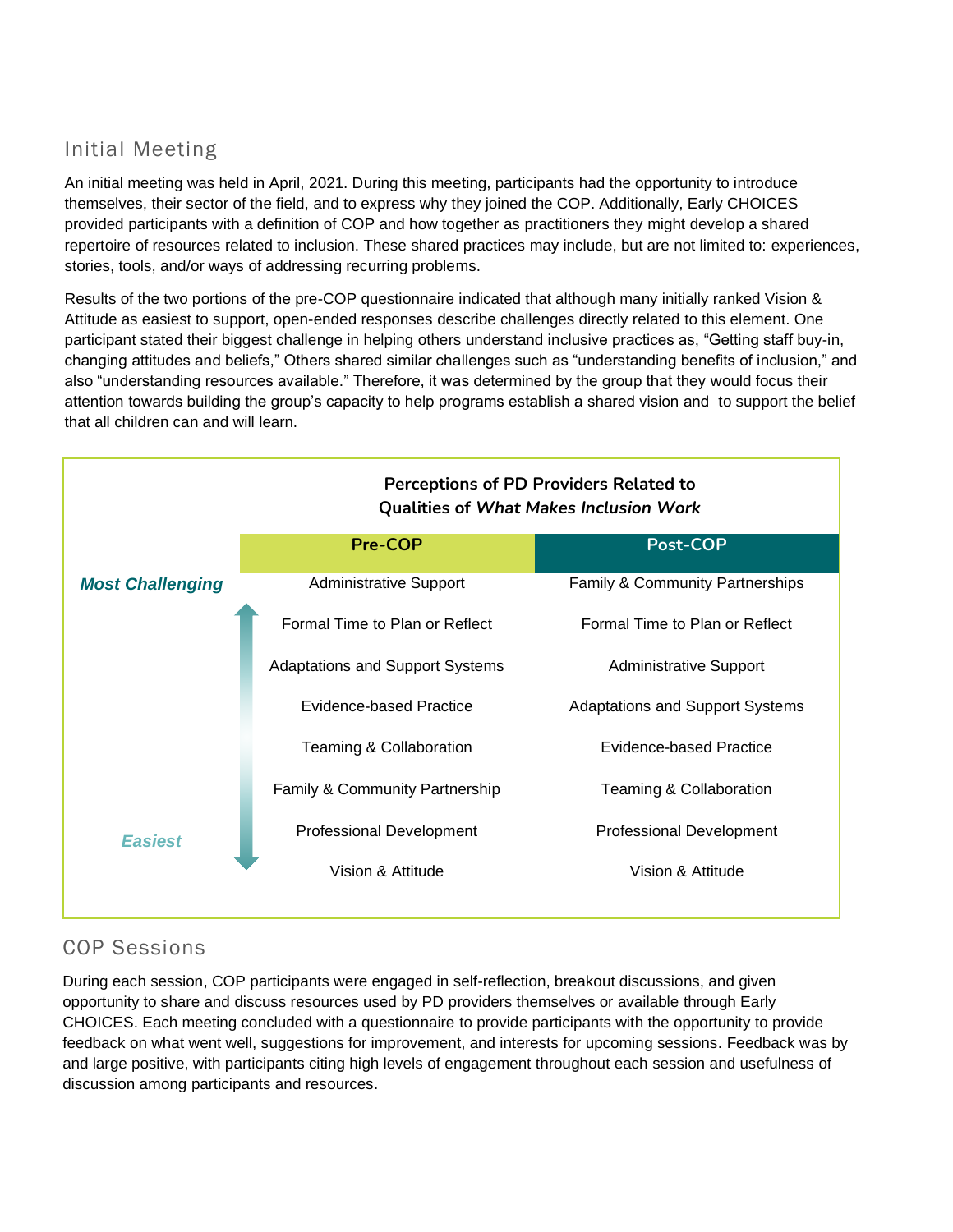# Post-COP Questionnaire

PD providers felt most confident in

COP participants were asked to complete a final evaluation questionnaire following the final session in November, 2021. Almost half of all participants, 23 individual responses, were recorded. The questionnaire included 19 questions/prompts, eliciting quantitative and qualitative data.

*What Makes Inclusion Work* **Quality Comparative Confidence** (1 – less confident to 5 – more confident) **Range** Vision & Attitude **4.56** 4-5 Professional Learning 4.52 4-5 Evidence-based **Practices** 4.48 4-5 Family & Community **Partnerships** 4.30 3-5 Teaming & **Collaboration** 4.26 4-5 Adaptations & Support System 4.22 3-5 Formal Time to Reflect and Plan 4.17 3-5 Administrative Supports 4.09 **After Participation in COP** addressing Vision & Attitude (Average Rating: 4.56) and Professional Learning (Average Rating: 4.52) after their participation in the COP. However, they felt the least confident addressing Formal Time to Reflect and Plan (Average Rating: 4.17) and Administrative Supports (Average Rating: 4.09). PD providers also described Vision & Attitude and Professional Learning as being the easiest of the *What Makes Inclusion Work* qualities to support. The group found Administrative Support, Formal Time to Plan and Reflect, and Family-Community Partnerships as the most challenging. Qualitative data indicated overall participants found the COP very helpful and beneficial. When asked about what they had learned from the COP related to helping others shift to an inclusive mindset (focus of initial COP), participants described resources, tools, data and research detailing lack of benefit to selfcontained placements, understanding importance of partnerships and evaluation of attitudes and beliefs.

# **Confidence in Delivery of PD or Coaching on Inclusion**

PD provider participants shared that they felt the statewide, across program participation of providers was helpful. Additionally, individuals described a need for additional COPs to maintain collaboration and reflective practice. When given four potential opportunities for future engagement, a majority of respondents indicated they would be interested in either continuing with the COP for PD Providers (43.5%) or joining a PLC focused on use of inclusive practices (47.8%). Only one respondent described no interest in maintaining participation or joining another group.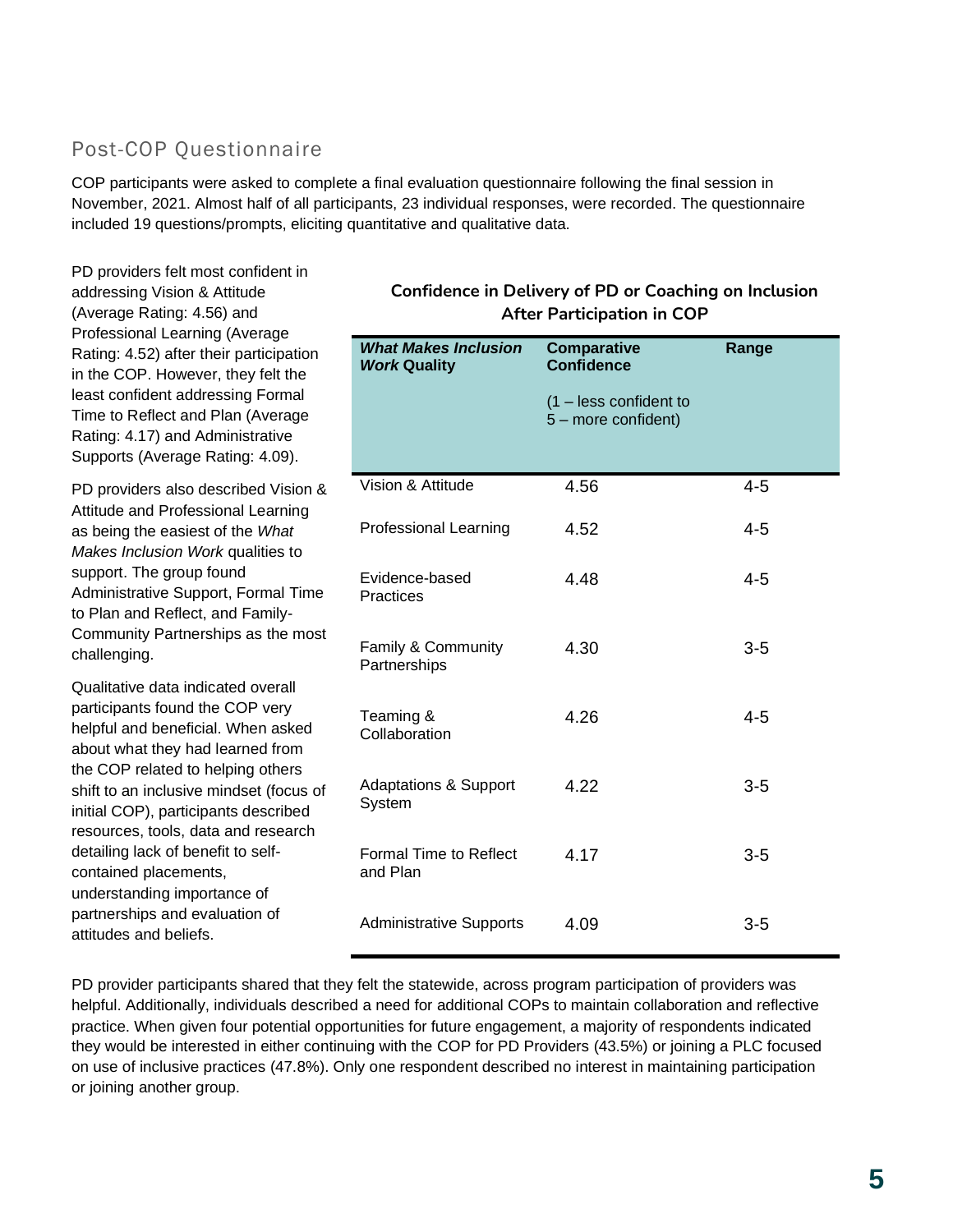# Post-COP Evaluation

An outside consultant familiar with program evaluation and qualitative investigation conducted small group interviews with two dyads following the final session of the PD Provider COP on Inclusion. The purpose of the investigation was to understand to what extent PD providers found the COP helpful, benefits of across program participation, and if and what remains to be needed in terms of support.

A purposive sample determined by Early CHOICES and based on participation in the COP were contacted by the outside consultant to recruit their participation in a brief 45-minute virtual group interview. Six individuals responded to recruitment emails. Based on availability, four PD providers participated in two small group interviews.

Participants indicated there remains a need for additional support related to Family & Community Partnership, Collaboration & Teaming, and Adaptations & Support Systems. Individuals described how there exists a need for ensuring parents and all agencies involved in the care of a child have opportunities to work and collaborate. Additionally, individuals identified a need to move beyond MOUs to best support children with disabilities and that statewide professional development providers might be more effective if they adopt a blended model to embed use of inclusive practice into all professional development opportunities. Finally, participants describe the need for additional funding and professional development for child care to build stronger equity of practice related to inclusion.

#### **What has been the most helpful or valuable?**

*The sense of community – knowing you're not alone and being able to hear there's similar things happening and how those are being overcome…being with like-minded individuals.*

*Hearing other people's ideas and how they have successfully reached out to the community.*

*Having a model of what a COP looks like and how it can be used to reestablish commitment to inclusion, nurture shared beliefs and values, and as a way to share knowledge and strategies.*

# The Need for Continuation of Professional Development Provider Collaboration and Support

To best support the successful inclusion of children with disabilities throughout community-based early childhood settings, previous research<sup>2</sup> has identified the need for embedded professional development that can support professionals' support and implementation of inclusive practices. Yet, professional development providers have various levels of skills, knowledge, and experiences specific to inclusion of young children with disabilities. Therefore, ongoing collaboration among professional development providers that is facilitated by an individual or group with a strong understanding of use of inclusive practice is needed to collectively examine recommended practices and brainstorm how these practices can be implemented in a variety of settings and address barriers to implementation through sharing of identification of specific resources.

# Continuation of COP for Professional Development Providers

As mentioned, there exists shared needs and interests among early childhood professional development providers to continue collaboration that can support their own and others' understanding of inclusion and use of inclusive practices. 22 out of the 23 individuals that completed the post-COP questionnaire indicated that they would like to continue participation in the COP as it was delivered earlier in the year or participate in small group opportunities to address specific needs or topics.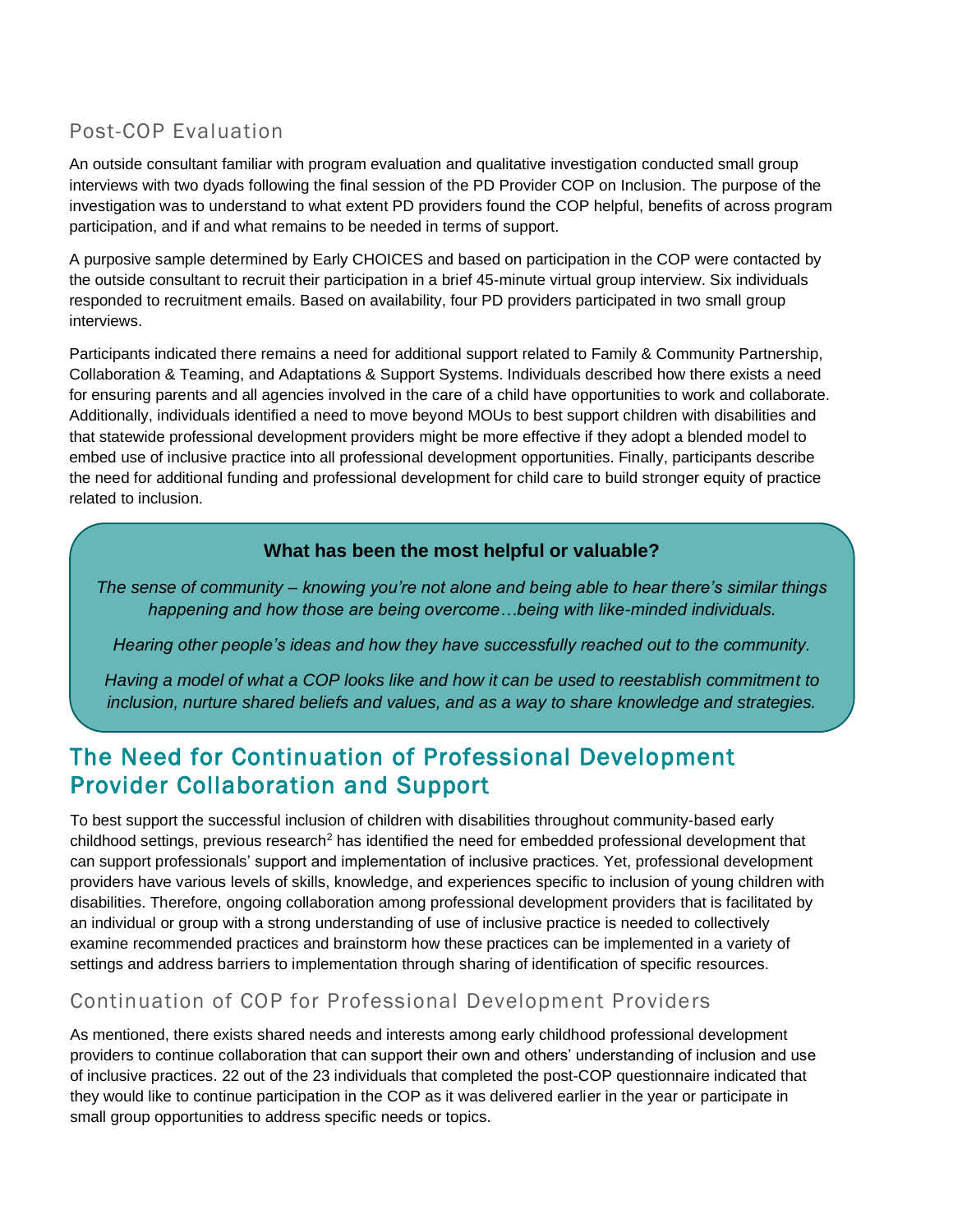Communities of Practice (COPs)"…transcend organizational barriers by allowing professionals from various roles, geographic locations, and contexts to come together based on common interests, passions, or issues and to have additional time to apply and master new ideas or practices.*<sup>3</sup> "* The results of the initial professional development provider pilot demonstrate and further justify continued use of COPs to support use of inclusive practice in early childhood settings. Furthermore, additional COPs have the potential to establish networks of providers for the purposes of supporting their practical implementation of evidence- and/or research-based practices.

# Additional Considerations

#### Need for School District Participation in Community-Based Program Collaboration

Consistent with previous research<sup>2</sup>, findings from post-COP questionnaires and focus groups indicate a need for enhancing school district understanding of and engagement and collaboration with community-based organizations to increase the number of students that can receive special education services and supports in community settings.

#### Ensure Equity of Resources Across Programs

Because funding for professional development used to support early childhood providers comes from a variety of funding streams (federal, state, and local), providers indicate a need to ensure that all programs have equitable resources available to them to best support the collaboration and knowledge/skill development needed to successfully implement inclusion across a variety of community-based settings.

### **To what extent did you find value in participation across sectors of EC?**

*If it was just Head Start – I know Head Start, so we get ideas from one another and it's always helpful.*

*It was helpful to be able to then say.. this is what (another district) is doing and I would like to replicate or try to do some of those things between us.*

*You kind of get into the same old rut – you do what you do because that's what you know. But, when you start hearing other ideas that you can kind of break out.*

*I don't think it would have been as rich of a conversation if it was just one group or stream that participated.*

# Expanding Collaboration to Include Community Members Outside of the Field

Professional development providers describe the need for all caregivers and individuals working with a child with disabilities to work together to ensure their successful inclusion. With this in mind, caregivers of children with disabilities need additional opportunities to understand what inclusion can look like in early childhood, why and how inclusion works, and the roles they and others can play in ensuring their child's success.

Furthermore, identification of individuals within the community, including families of children with and without disabilities, businesses, and other not-for-profit organizations that share a vision for inclusion of children with disabilities within community-based early childhood setting may be one way of to build issue awareness and consistent messaging within communities about inclusion and inclusive practice.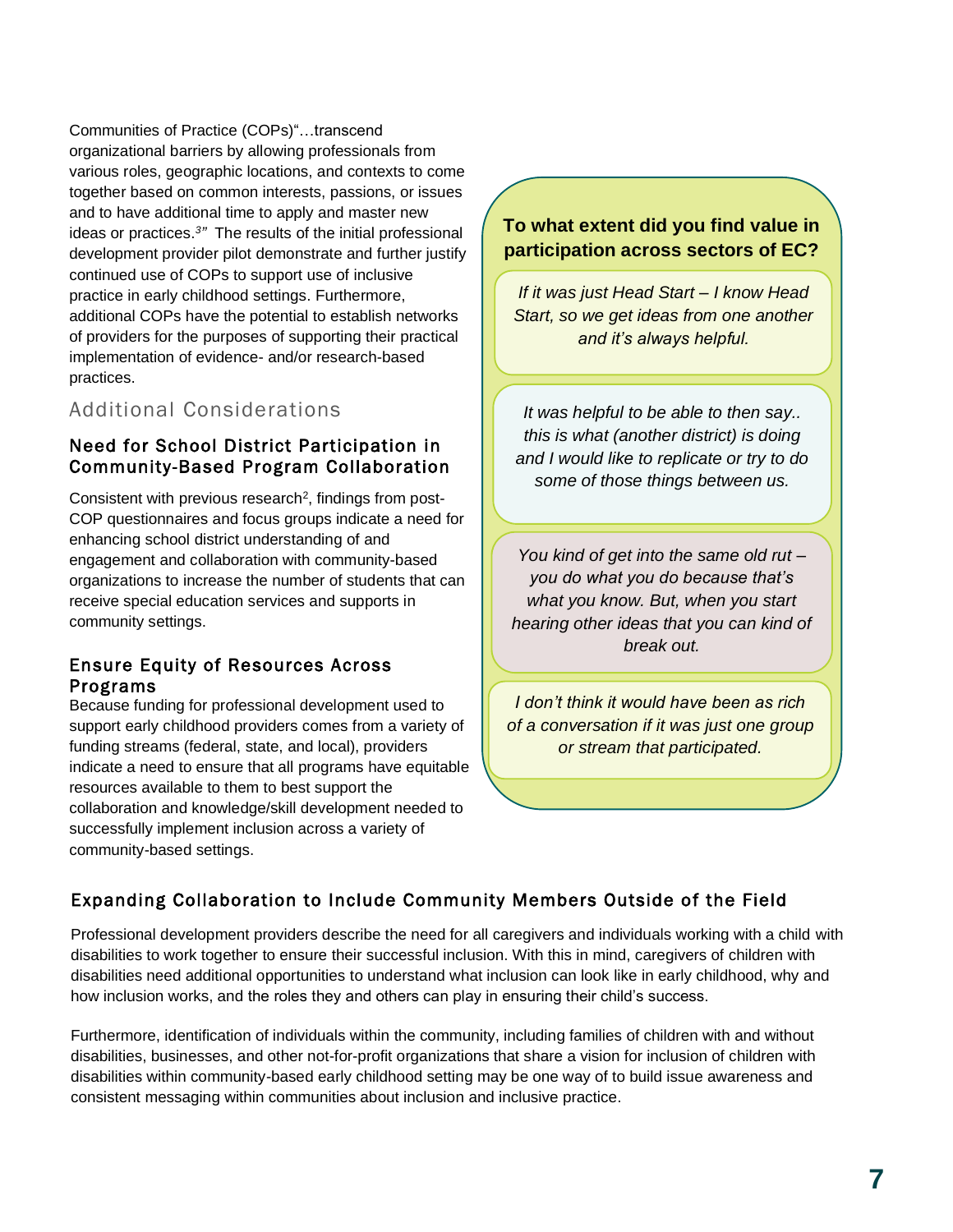# Prioritizing Early Childhood Programs' Use of Inclusive Practice and Taking Action

All children and families need to have access to high quality inclusive early childhood programs. While many programs are serving children with disabilities in general education settings, some are not and the quality in which some are is unclear. High quality inclusion does not occur without intentional and meaningful opportunities to collaborate and team. Yet, the collaboration and teaming that most often occurs within early childhood programs is limited to their own staff and the families they serve. Although the collaboration between staff and families is essential, it can be made even more effective if broadened to include other local early childhood programs, community-based organizations, and local and state resources. But, the question is – *How do we ensure that all programs engage in these broader collaborations?*

Early CHOICES is unique in its ability to cross early childhood program sectors to provide resources on inclusion and inclusive practice, and professional development and networking opportunities to a variety of service providers. Early CHOICES is the only entity in the state which has the specific knowledge of how to best support children with disabilities in a variety of regular early childhood programs and has established relationships with the broad spectrum of early care and education providers and technical assistance and training providers.

To support all programs' ability to collaborate with other local early childhood programs, community-based organizations, and local and state resources for the purposes of improving their use of high quality inclusive practices, Early CHOICES proposes to create communities of practice with a focus on inclusion that will support existing programs, professional development and technical assistance providers in connecting and building their skills in high quality inclusive practices.

#### *Individually we are drop of water but together we are an ocean.*  Ryunosuke Satoro

# References

- *1* Division of Early Childhood, Illinois State Board of Education. (2019). Early childhood inclusion for each and every child in Illinois. *<https://www.isbe.net/Documents/Inclusion-Brochure.pdf>*
- *2* Berman, K., Goldfarb, K., & Kamal, Z. (2021). *Strengthening early childhood inclusion opportunities to improve collaboration between school districts and community partners to support young children with disabilities [https://www.startearly.org/app/uploads/2021/11/Strengthening-Early-Childhood-Inclusion-Report-](https://www.startearly.org/app/uploads/2021/11/Strengthening-Early-Childhood-Inclusion-Report-11.15.21.pdf)[11.15.21.pdf](https://www.startearly.org/app/uploads/2021/11/Strengthening-Early-Childhood-Inclusion-Report-11.15.21.pdf)*

Early CHOICES, Illinois Council on Developmental Disabilities, & Sands, M.M. (2020). Examples of collaborations supporting inclusion in Illinois. [https://www.eclre.org/wp-content/uploads/2020/04/final-report](https://www.eclre.org/wp-content/uploads/2020/04/final-report-to-ICDD-3.27.2020.pdf)[to-ICDD-3.27.2020.pdf](https://www.eclre.org/wp-content/uploads/2020/04/final-report-to-ICDD-3.27.2020.pdf)

*3* Gillaspy, K., Vinh, M. E., Surbrook-Goins, N., & Nichols, S. (2019). *Growing together: Developing and sustaining a community of practice in early childhood.* Gryphon House, Inc.